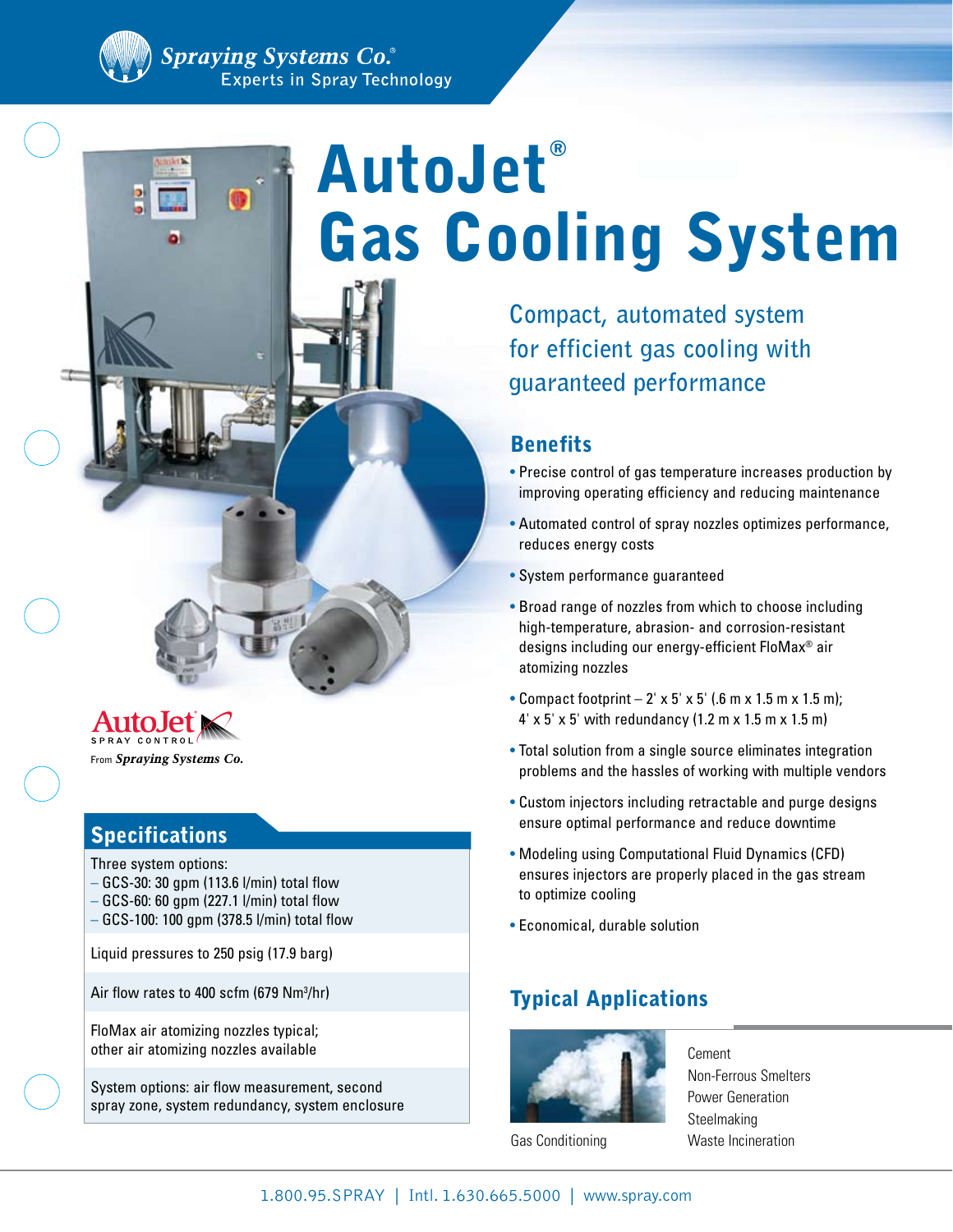# Effective Gas Cooling Requires Control

## **Gaining control of gas temperature, humidity and volume is required to:**

- Effectively control emissions
- Ensure peak operating efficiency of ESP and other downstream equipment
- Minimize energy consumption
- Reduce maintenance time caused by wetting and sludge build-up
- Extend wear life of critical equipment such as fans and duct work by reducing gas velocity

Our AutoJet® Gas Cooling System provides total control of all system components to simplify and streamline the gas cooling process.

## **Here's how the closed-loop system works:**

- Automatic monitoring and adjustment of air and liquid flow based on temperature sensors ensure precise cooling even with variable operating conditions
- Total control of all system components nozzles, pumps, sensors and other hydraulic and pneumatic components – minimizes the need for operator involvement
- In the event the system cannot make the needed adjustment based on operating conditions, operators are notified via alarms

#### Standard Monitoring Alarms

- Supply air minimum pressure alarm
- Spray nozzle atomizing air pressure deviation alarm
- Spray nozzle liquid pressure maximum alarm
- Pump outlet pressure alarm
- Liquid flow rate deviation alarm
- Outlet temperature deviation alarm
- Outlet temperature maximum alarm



#### Optional Alarms

- Differential pressure (liquid strainer)
- Inlet temperature maximum alarm
- Air buffer storage tank (low pressure alarm)
- Liquid storage tank (low level alarm)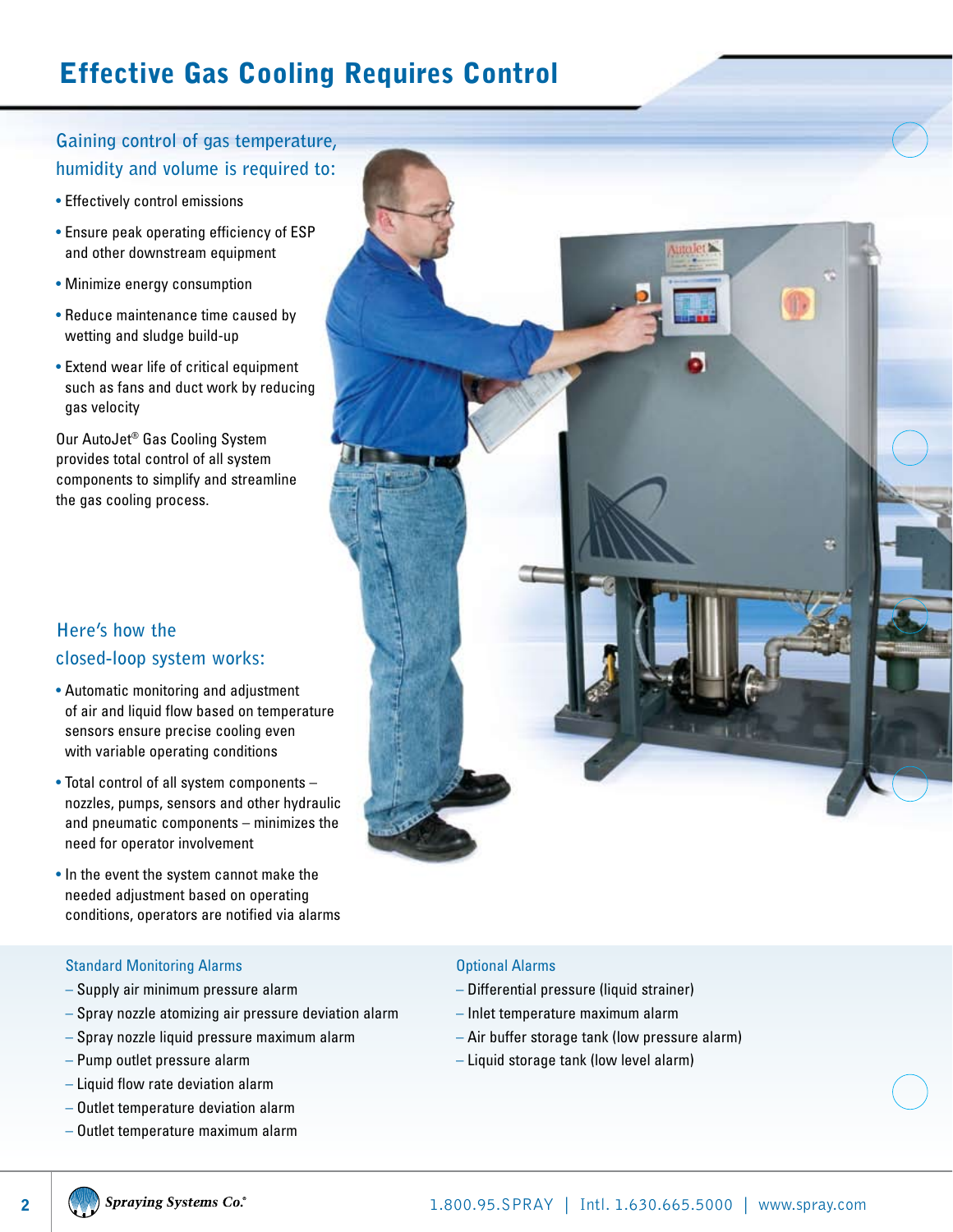

Full color graphical interface provides easy to read set point temperatures, air pressures and liquid flow rates

Alarms monitor supply pressure, nozzle atomizing air pressure, nozzle liquid pressure, pump pressure, liquid flow rate and outlet temperature





Temperature trending screen



AutoJet® Gas Cooling Systems can be used with a wide range of nozzles including our standard and anti-bearding FloMax nozzles

# Nozzle Performance for Every Application

Our patented FloMax® air atomizing nozzles are usually the nozzle of choice for gas cooling. That's because these nozzles deliver a finely atomized spray using very little energy. The result is 100% evaporation, reduced consumption of compressed air and the elimination of maintenance problems caused by overwetting.



## **FloMax nozzle benefits:**

- Operates with air, other atomizing gases and steam
- Anti-bearding version minimizes build-up on the exit orifice and nozzle tip for reduced clogging
- Lower installation costs, fewer nozzles needed, higher flow per nozzle with finer atomization
- 10 to 1 turndown of liquid for flexible control
- Wide choice of materials 316 stainless steel, 310 stainless steel, Hastelloy®, Stellite®, reaction-bonded silicon carbide and others upon request
- Robust, long-wearing design means less maintenance

**There are many factors such as drop size, fluid viscosity, spray pattern, spray angle, solids content and more that will determine which nozzle is suitable for your gas conditioning application. That's why our AutoJet Gas Cooling System can be used with any of our air atomizing nozzles.**

Hastelloy® is a registered trademark of Haynes International, Inc. Stellite® is a registered trademark of Deloro Stellite.